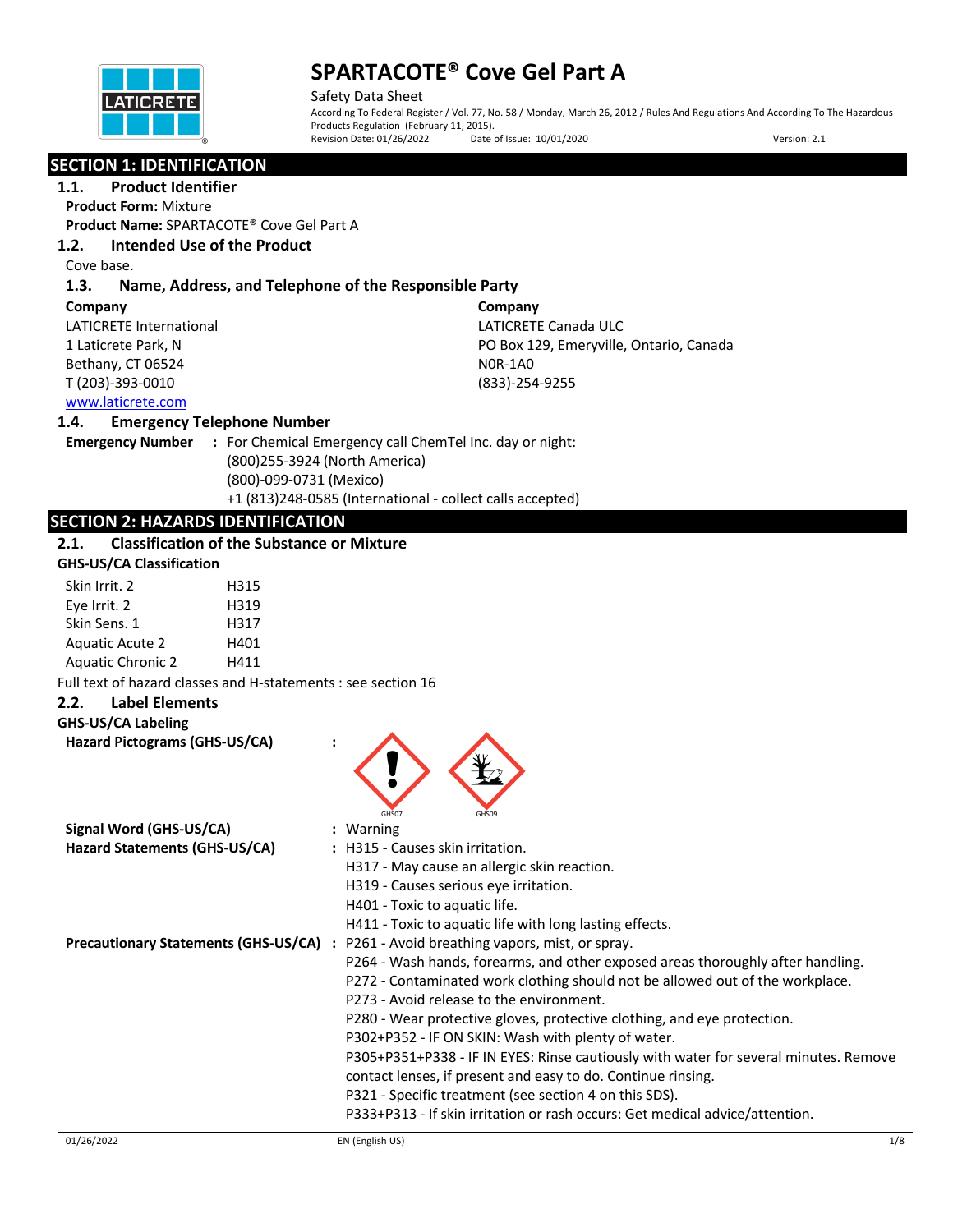Safety Data Sheet

According To Federal Register / Vol. 77, No. 58 / Monday, March 26, 2012 / Rules And Regulations And According To The Hazardous Products Regulation (February 11, 2015).

P337+P313 - If eye irritation persists: Get medical advice/attention.

P362+P364 - Take off contaminated clothing and wash it before reuse.

P391 - Collect spillage.

P501 - Dispose of contents/container in accordance with local, regional, national, territorial, provincial, and international regulations.

### **2.3. Other Hazards**

Exposure may aggravate pre-existing eye, skin, or respiratory conditions.

#### **2.4. Unknown Acute Toxicity (GHS-US/CA)**

No data available

### **SECTION 3: COMPOSITION/INFORMATION ON INGREDIENTS**

#### **3.1. Substance**

Not applicable

#### **3.2. Mixture**

| <b>Name</b>                     | <b>Product Identifier</b> | $%$ $*$     | <b>GHS Ingredient Classification</b> |
|---------------------------------|---------------------------|-------------|--------------------------------------|
| Oxirane, 2,2'-[(1-              | (CAS-No.) 25085-99-8      | $65 - 85$   | Skin Irrit. 2, H315                  |
| methylethylidene)bis(4,1-       |                           |             | Eye Irrit. 2A, H319                  |
| phenyleneoxymethylene)]bis-,    |                           |             | Skin Sens. 1, H317                   |
| homopolymer                     |                           |             | Aquatic Acute 2, H401                |
|                                 |                           |             | Aquatic Chronic 2, H411              |
| Oxirane, mono[(C12-14-          | (CAS-No.) 68609-97-2      | $7 - 13$    | Skin Irrit. 2, H315                  |
| alkyloxy)methyl] derivatives    |                           |             | Skin Sens. 1, H317                   |
| Formaldehyde, polymer with 1,3- | (CAS-No.) 26139-75-3      | $0.5 - 1.5$ | Not classified                       |
| dimethylbenzene                 |                           |             |                                      |
| Glycidoxypropyltrimethoxysilane | (CAS-No.) 2530-83-8       | $0.5 - 1.5$ | Eye Dam. 1, H318                     |
|                                 |                           |             | Aquatic Acute 3, H402                |

Full text of H-phrases: see section 16

\*Percentages are listed in weight by weight percentage (w/w%) for liquid and solid ingredients. Gas ingredients are listed in volume by volume percentage (v/v%).

\*\* The actual concentration of ingredient(s) is withheld as a trade secret in accordance with the Hazardous Products Regulations (HPR) SOR/2015-17 and 29 CFR 1910.1200.

## **SECTION 4: FIRST AID MEASURES**

#### **4.1. Description of First-aid Measures**

**General:** Never give anything by mouth to an unconscious person. If you feel unwell, seek medical advice (show the label where possible).

**Inhalation:** When symptoms occur: go into open air and ventilate suspected area. Obtain medical attention if breathing difficulty persists.

**Skin Contact:** Remove contaminated clothing. Immediately drench affected area with water for at least 15 minutes. Obtain medical attention if irritation/rash develops or persists.

**Eye Contact:** Immediately rinse with water for at least 15 minutes. Remove contact lenses, if present and easy to do. Continue rinsing. Obtain medical attention.

**Ingestion:** Rinse mouth. Do NOT induce vomiting. Obtain medical attention.

#### **4.2. Most Important Symptoms and Effects Both Acute and Delayed**

**General:** Skin sensitization. Causes skin irritation. Causes serious eye irritation.

**Inhalation:** Prolonged exposure may cause irritation.

**Skin Contact:** May cause an allergic skin reaction. Redness, pain, swelling, itching, burning, dryness, and dermatitis.

**Eye Contact:** Contact causes severe irritation with redness and swelling of the conjunctiva.

**Ingestion:** Ingestion may cause adverse effects.

**Chronic Symptoms:** None expected under normal conditions of use.

#### **4.3. Indication of Any Immediate Medical Attention and Special Treatment Needed**

If exposed or concerned, get medical advice and attention. If medical advice is needed, have product container or label at hand.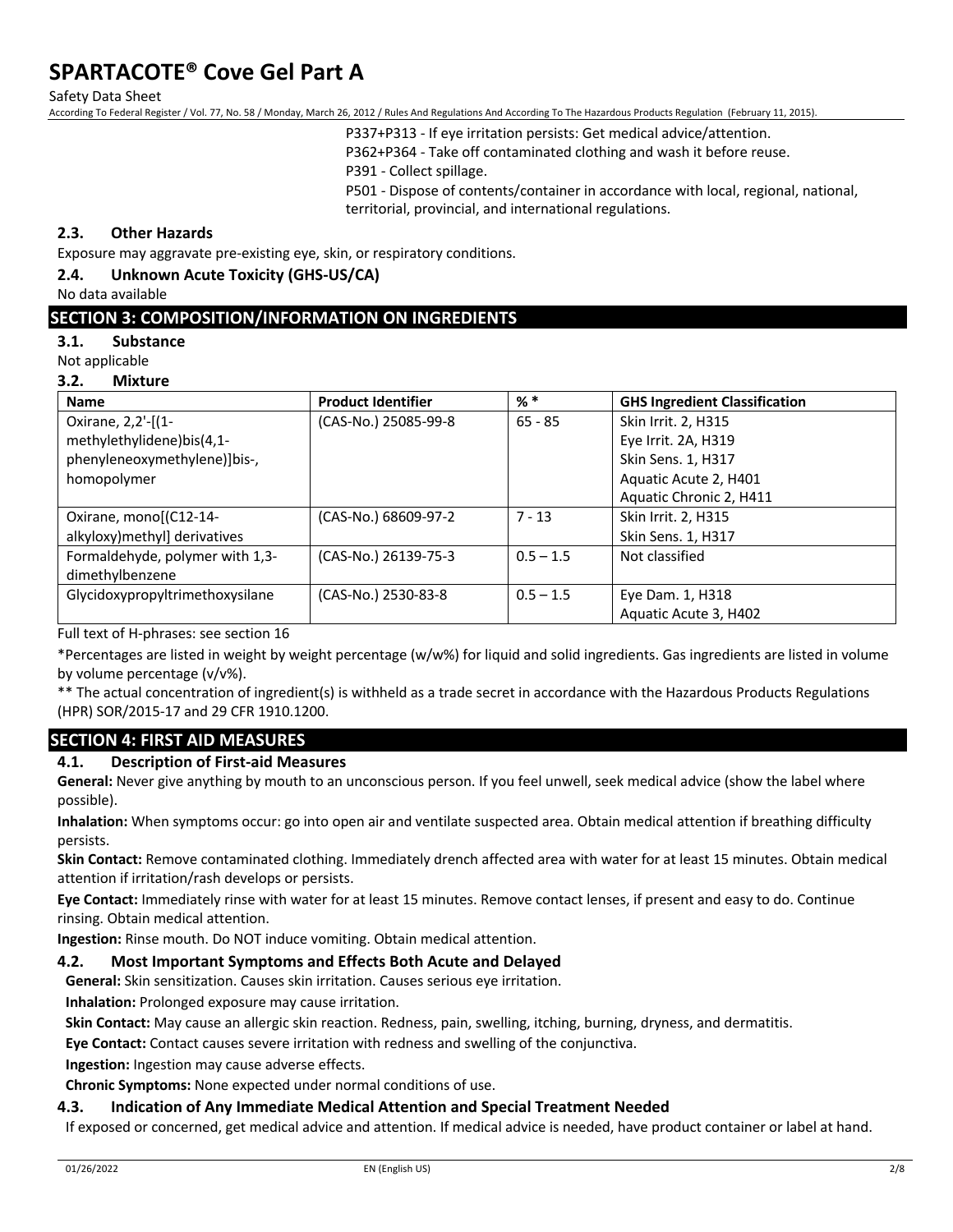Safety Data Sheet

According To Federal Register / Vol. 77, No. 58 / Monday, March 26, 2012 / Rules And Regulations And According To The Hazardous Products Regulation (February 11, 2015).

#### **SECTION 5: FIRE-FIGHTING MEASURES**

### **5.1. Extinguishing Media**

**Suitable Extinguishing Media:** Water spray, fog, carbon dioxide (CO<sub>2</sub>), alcohol-resistant foam, or dry chemical. **Unsuitable Extinguishing Media:** Do not use a heavy water stream. Use of heavy stream of water may spread fire.

### **5.2. Special Hazards Arising From the Substance or Mixture**

**Fire Hazard:** Not considered flammable but may burn at high temperatures.

**Explosion Hazard:** Product is not explosive.

**Reactivity:** Hazardous reactions will not occur under normal conditions.

#### **5.3. Advice for Firefighters**

**Precautionary Measures Fire:** Exercise caution when fighting any chemical fire.

**Firefighting Instructions:** Use water spray or fog for cooling exposed containers.

**Protection During Firefighting:** Do not enter fire area without proper protective equipment, including respiratory protection. Hazardous Combustion Products: Carbon oxides (CO, CO<sub>2</sub>). Oxides of silicone. Phenolic compounds. Ammonia.

**Other Information:** Do not allow run-off from fire fighting to enter drains or water courses.

**5.4. Reference to Other Sections**

### Refer to Section 9 for flammability properties.

## **SECTION 6: ACCIDENTAL RELEASE MEASURES**

#### **6.1. Personal Precautions, Protective Equipment and Emergency Procedures**

**General Measures:** Avoid breathing (vapor, mist, spray). Do not get in eyes, on skin, or on clothing.

#### **6.1.1. For Non-Emergency Personnel**

**Protective Equipment:** Use appropriate personal protective equipment (PPE).

**Emergency Procedures:** Evacuate unnecessary personnel.

#### **6.1.2. For Emergency Personnel**

**Protective Equipment:** Equip cleanup crew with proper protection.

**Emergency Procedures:** Upon arrival at the scene, a first responder is expected to recognize the presence of dangerous goods, protect oneself and the public, secure the area, and call for the assistance of trained personnel as soon as conditions permit. Ventilate area.

#### **6.2. Environmental Precautions**

Prevent entry to sewers and public waters. Avoid release to the environment. Collect spillage.

### **6.3. Methods and Materials for Containment and Cleaning Up**

**For Containment:** Contain any spills with dikes or absorbents to prevent migration and entry into sewers or streams.

**Methods for Cleaning Up:** Clean up spills immediately and dispose of waste safely. Transfer spilled material to a suitable container for disposal. Contact competent authorities after a spill.

### **6.4. Reference to Other Sections**

See Section 8 for exposure controls and personal protection and Section 13 for disposal considerations.

#### **SECTION 7: HANDLING AND STORAGE**

#### **7.1. Precautions for Safe Handling**

**Precautions for Safe Handling:** Avoid contact with skin, eyes and clothing. Wash hands and other exposed areas with mild soap and water before eating, drinking or smoking and when leaving work. Avoid breathing vapors, mist, spray.

**Hygiene Measures:** Handle in accordance with good industrial hygiene and safety procedures.

### **7.2. Conditions for Safe Storage, Including Any Incompatibilities**

**Technical Measures:** Comply with applicable regulations.

**Storage Conditions:** Keep container closed when not in use. Store in a dry, cool place. Keep/Store away from direct sunlight, extremely high or low temperatures and incompatible materials.

**Incompatible Materials:** Strong acids, strong bases, strong oxidizers. Alkalis. Water, humidity. Amines.

#### **7.3. Specific End Use(s)**

Cove base.

## **SECTION 8: EXPOSURE CONTROLS/PERSONAL PROTECTION**

### **8.1. Control Parameters**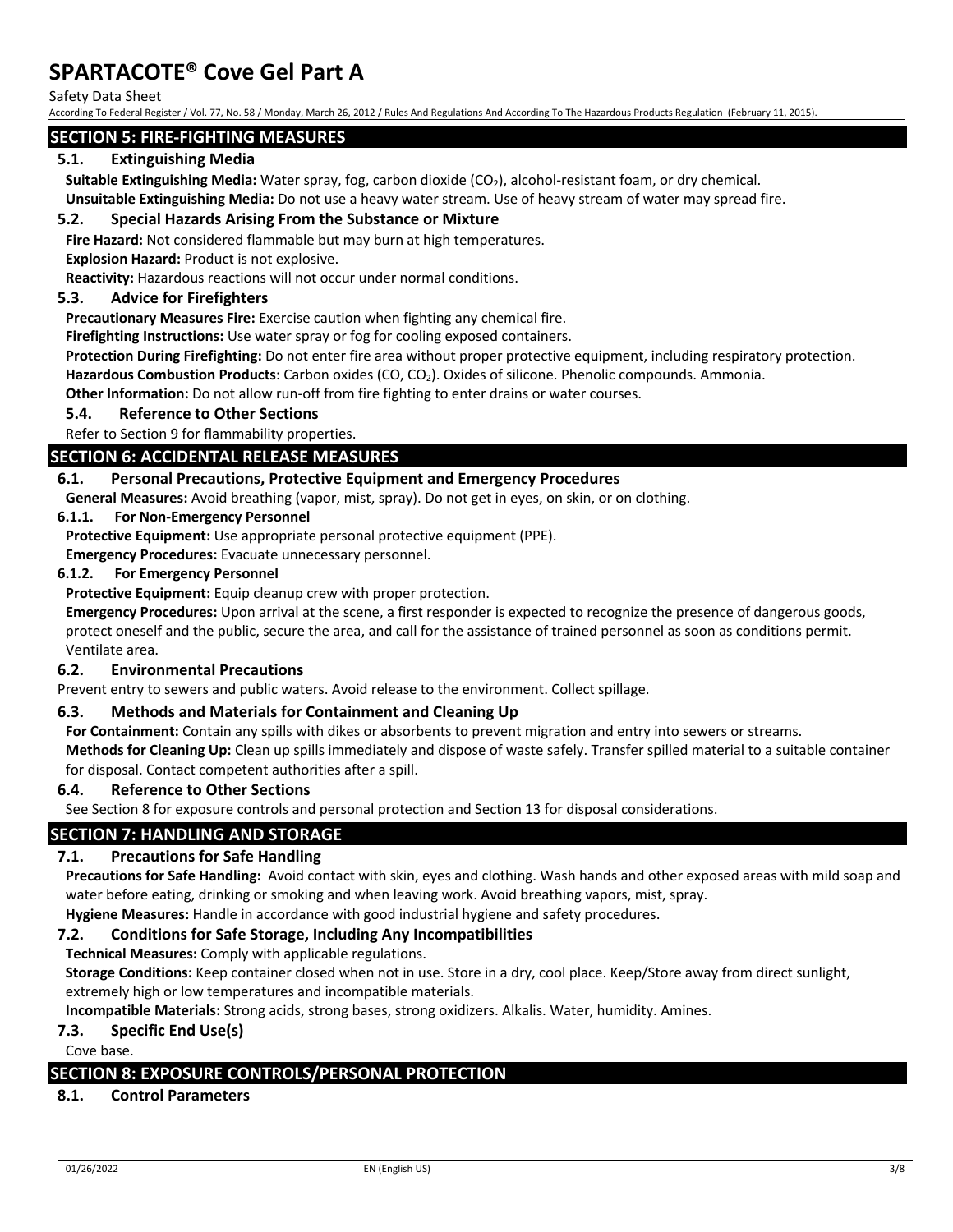Safety Data Sheet

According To Federal Register / Vol. 77, No. 58 / Monday, March 26, 2012 / Rules And Regulations And According To The Hazardous Products Regulation (February 11, 2015).

For substances listed in section 3 that are not listed here, there are no established exposure limits from the manufacturer, supplier, importer, or the appropriate advisory agency including: ACGIH (TLV), AIHA (WEEL), NIOSH (REL), OSHA (PEL), or Canadian provincial governments.

## **8.2. Exposure Controls**

**Appropriate Engineering Controls:** Emergency eye wash fountains and safety showers should be available in the immediate vicinity of any potential exposure. Ensure adequate ventilation, especially in confined areas. Ensure all national/local regulations are observed.

**Personal Protective Equipment:** Gloves. Protective clothing. Protective goggles.



**Materials for Protective Clothing:** Chemically resistant materials and fabrics.

**Hand Protection:** Wear protective gloves.

**Eye and Face Protection:** Chemical safety goggles.

**Skin and Body Protection:** Wear suitable protective clothing.

**Respiratory Protection:** If exposure limits are exceeded or irritation is experienced, approved respiratory protection should be worn. In case of inadequate ventilation, oxygen deficient atmosphere, or where exposure levels are not known wear approved respiratory protection.

**Other Information:** When using, do not eat, drink or smoke.

## **SECTION 9: PHYSICAL AND CHEMICAL PROPERTIES 9.1. Information on Basic Physical and Chemical Properties Physical State :** Liquid **Appearance :** Opaque white **Odor :** Mild odor **Odor Threshold :** Not available **pH :** Not available **Evaporation Rate :** Not available **Melting Point :** Not available **Freezing Point :** Not available **Boiling Point :** Not available **Flash Point :** Not available **Auto-ignition Temperature :** Not available **Decomposition Temperature 1988 :** Not available **Flammability (solid, gas) :** Not applicable **Lower Flammable Limit :** Not available **Upper Flammable Limit by Community Community Community Community Community Community Community Community Community Community Community Community Community Community Community Community Community Community Community Comm Vapor Pressure :** Not available **Relative Vapor Density at 20°C :** Not available **Relative Density :** Not available **Specific Gravity :** 1.08 **Solubility :** Not available **Partition Coefficient: N-Octanol/Water :** Not available **Viscosity :** Not available

## **SECTION 10: STABILITY AND REACTIVITY**

**10.1. Reactivity:** Hazardous reactions will not occur under normal conditions.

**10.2. Chemical Stability:** Stable under recommended handling and storage conditions (see section 7).

**10.3. Possibility of Hazardous Reactions:** This product contains an epoxy resin. Polymerization can be catalyzed by: acids, lewis acids, amines, strong bases. Masses of more than one pound (0.5 kg) of product plus an aliphatic amine will cause irreversible polymerization with considerable heat build-up.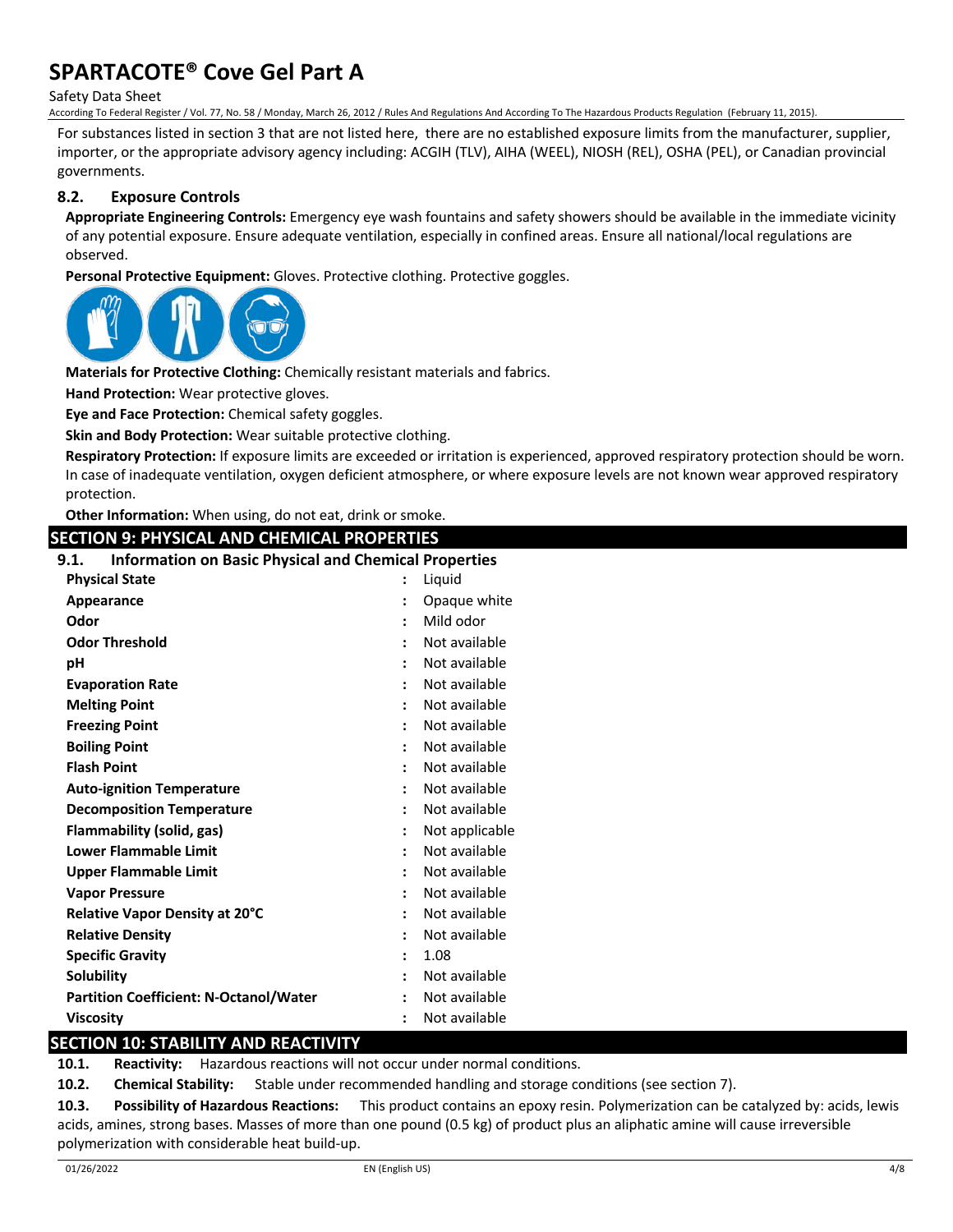Safety Data Sheet

According To Federal Register / Vol. 77, No. 58 / Monday, March 26, 2012 / Rules And Regulations And According To The Hazardous Products Regulation (February 11, 2015).

- **10.4. Conditions to Avoid:** Direct sunlight, extremely high or low temperatures, and incompatible materials.
- **10.5. Incompatible Materials:** Strong acids, strong bases, strong oxidizers. Alkalis. Water, humidity. Amines.

**10.6. Hazardous Decomposition Products:** Not expected to decompose under ambient conditions.

### **SECTION 11: TOXICOLOGICAL INFORMATION**

**11.1. Information on Toxicological Effects - Product**

**Acute Toxicity (Oral):** Not classified

**Acute Toxicity (Dermal):** Not classified

**Acute Toxicity (Inhalation):** Not classified

**LD50 and LC50 Data:** Not available

**Skin Corrosion/Irritation:** Causes skin irritation.

**Eye Damage/Irritation:** Causes serious eye irritation.

**Respiratory or Skin Sensitization:** May cause an allergic skin reaction.

**Germ Cell Mutagenicity:** Not classified

**Carcinogenicity:** Not classified

**Specific Target Organ Toxicity (Repeated Exposure):** Not classified

**Reproductive Toxicity:** Not classified

**Specific Target Organ Toxicity (Single Exposure):** Not classified

**Aspiration Hazard:** Not classified

**Symptoms/Injuries After Inhalation:** Prolonged exposure may cause irritation.

**Symptoms/Injuries After Skin Contact:** May cause an allergic skin reaction. Redness, pain, swelling, itching, burning, dryness, and dermatitis.

**Symptoms/Injuries After Eye Contact:** Contact causes severe irritation with redness and swelling of the conjunctiva.

**Symptoms/Injuries After Ingestion:** Ingestion may cause adverse effects.

**Chronic Symptoms:** None expected under normal conditions of use.

#### **11.2. Information on Toxicological Effects - Ingredient(s)**

**LD50 and LC50 Data:**

| Oxirane, mono[(C12-14-alkyloxy)methyl] derivatives (68609-97-2) |                 |  |
|-----------------------------------------------------------------|-----------------|--|
| <b>LD50 Oral Rat</b>                                            | 17100 mg/kg     |  |
| <b>LD50 Dermal Rabbit</b>                                       | > 3987 mg/kg    |  |
| Glycidoxypropyltrimethoxysilane (2530-83-8)                     |                 |  |
| <b>LD50 Oral Rat</b>                                            | 8025 mg/kg      |  |
| <b>LD50 Dermal Rabbit</b>                                       | 4250 mg/kg      |  |
| <b>LC50 Inhalation Rat</b>                                      | $> 5.3$ mg/l/4h |  |
|                                                                 |                 |  |

## **SECTION 12: ECOLOGICAL INFORMATION**

### **12.1. Toxicity**

**Ecology - General:** Toxic to aquatic life with long lasting effects.

| 350 mg/l Exposure time: 96 h - Species: Pseudokirchnerella subcapitata) |
|-------------------------------------------------------------------------|
|                                                                         |

#### **12.2. Persistence and Degradability**

| SPARTACOTE® Cove Gel Part A               |                                                         |
|-------------------------------------------|---------------------------------------------------------|
| <b>Persistence and Degradability</b>      | May cause long-term adverse effects in the environment. |
| 12.3.<br><b>Bioaccumulative Potential</b> |                                                         |
| CDAPTACOTE® Cove Gel Part A               |                                                         |

## **SPARTACOTE® Cove Gel Part A**

**Bioaccumulative Potential Rightary Research Rightary Bioaccumulative Potential Rightary Rightary Rightary Rightary Rightary Rightary Rightary Rightary Rightary Rightary Rightary Rightary Rightary Rightary Rightary Rightar** 

#### **12.4.** Mobility in Soil Not available

#### **12.5. Other Adverse Effects**

**Other Information:** Avoid release to the environment.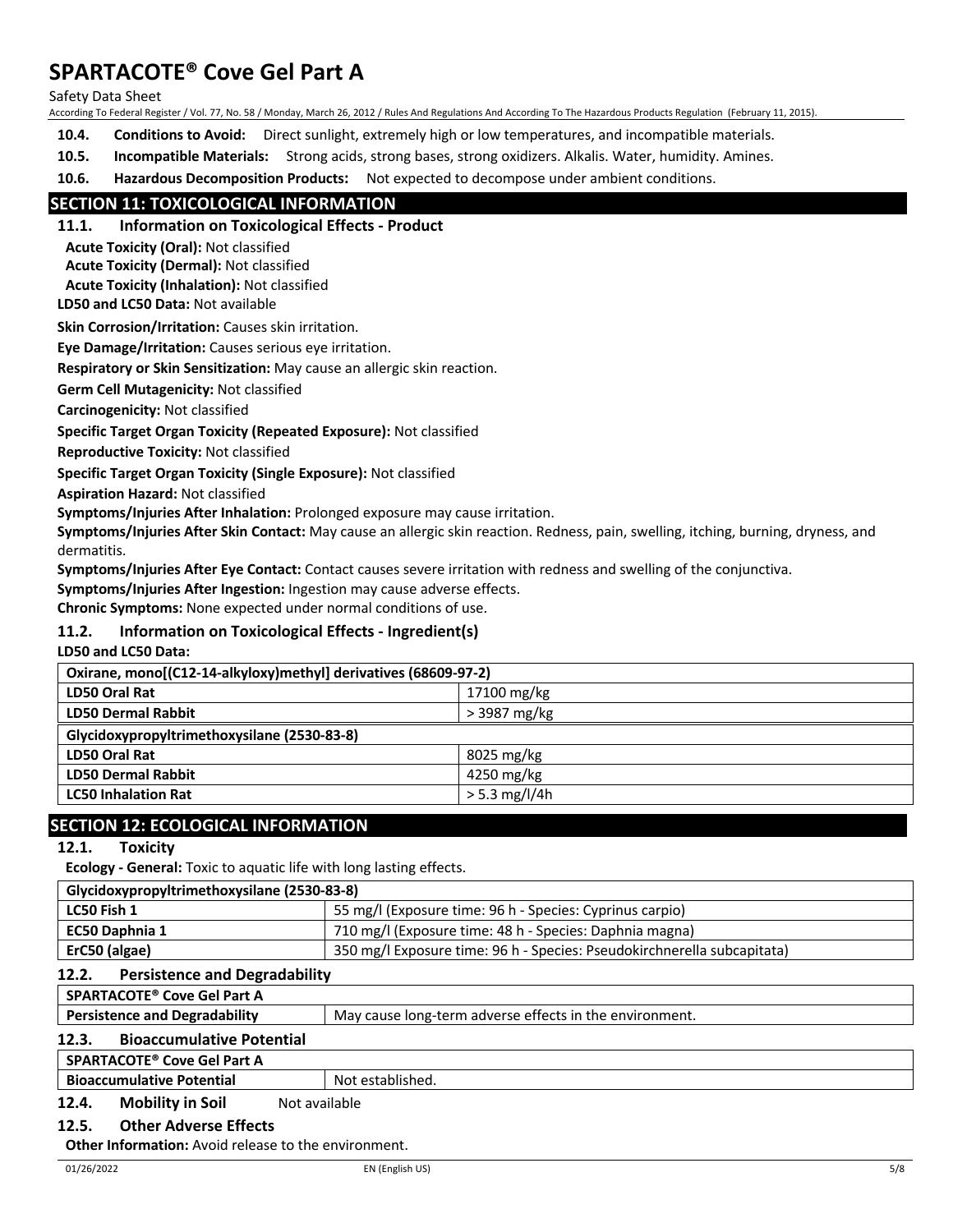Safety Data Sheet

According To Federal Register / Vol. 77, No. 58 / Monday, March 26, 2012 / Rules And Regulations And According To The Hazardous Products Regulation (February 11, 2015).

#### **SECTION 13: DISPOSAL CONSIDERATIONS**

#### **13.1. Waste treatment methods**

**Waste Disposal Recommendations:** Dispose of contents/container in accordance with local, regional, national, and international regulations

**Ecology - Waste Materials:** Avoid release to the environment. This material is hazardous to the aquatic environment. Keep out of sewers and waterways.

### **SECTION 14: TRANSPORT INFORMATION**

The shipping description(s) stated herein were prepared in accordance with certain assumptions at the time the SDS was authored, and can vary based on a number of variables that may or may not have been known at the time the SDS was issued.

## **14.1. In Accordance with DOT Proper Shipping Name :** ENVIRONMENTALLY HAZARDOUS SUBSTANCES, LIQUID, N.O.S.(Oxirane, 2,2'-[(1 methylethylidene)bis(4,1-phenyleneoxymethylene)]bis-, homopolymer) **Hazard Class :** 9 **Identification Number :** UN3082 **Label Codes :** 9 **Packing Group by Eq. (1) :** III **Marine Pollutant :** Marine pollutant **ERG Number :** 171 **14.2. In Accordance with IMDG Proper Shipping Name :** ENVIRONMENTALLY HAZARDOUS SUBSTANCE, LIQUID, N.O.S. (Oxirane, 2,2'-[(1 methylethylidene)bis(4,1-phenyleneoxymethylene)]bis-, homopolymer) **Hazard Class :** 9 **Identification Number :** UN3082 **Label Codes :** 9 **Packing Group :** III **EmS-No. (Fire) :** F-A **EmS-No. (Spillage) :** S-F **Marine pollutant :** Marine pollutant **14.3. In Accordance with IATA Proper Shipping Name :** ENVIRONMENTALLY HAZARDOUS SUBSTANCE, LIQUID, N.O.S. (Oxirane, 2,2'-[(1 methylethylidene)bis(4,1-phenyleneoxymethylene)]bis-, homopolymer) **Hazard Class :** 9 **Identification Number :** UN3082 **Label Codes :** 9 **Packing Group :** III **ERG Code (IATA) :** 9L **14.4. In Accordance with TDG Proper Shipping Name :** ENVIRONMENTALLY HAZARDOUS SUBSTANCE, LIQUID, N.O.S.(Oxirane, 2,2'-[(1 methylethylidene)bis(4,1-phenyleneoxymethylene)]bis-, homopolymer) **Hazard Class :** 9 **Identification Number :** UN3082 **Label Codes :** 9 **Packing Group :** III **Marine Pollutant (TDG) :** Marine pollutant **SECTION 15: REGULATORY INFORMATION**

### **15.1. US Federal Regulations**

| <b>SPARTACOTE<sup>®</sup> Cove Gel Part A</b> |                                                                                                                      |
|-----------------------------------------------|----------------------------------------------------------------------------------------------------------------------|
| <b>SARA Section 311/312 Hazard Classes</b>    | Health hazard - Respiratory or skin sensitization                                                                    |
|                                               | Health hazard - Skin corrosion or Irritation                                                                         |
|                                               | Health hazard - Serious eye damage or eye irritation                                                                 |
|                                               | Output a al Marcello de distribution de la construcción de la constitution de la construcción de la componente de el |

#### **Oxirane, 2,2'-[(1-methylethylidene)bis(4,1-phenyleneoxymethylene)]bis-, homopolymer (25085-99-8)**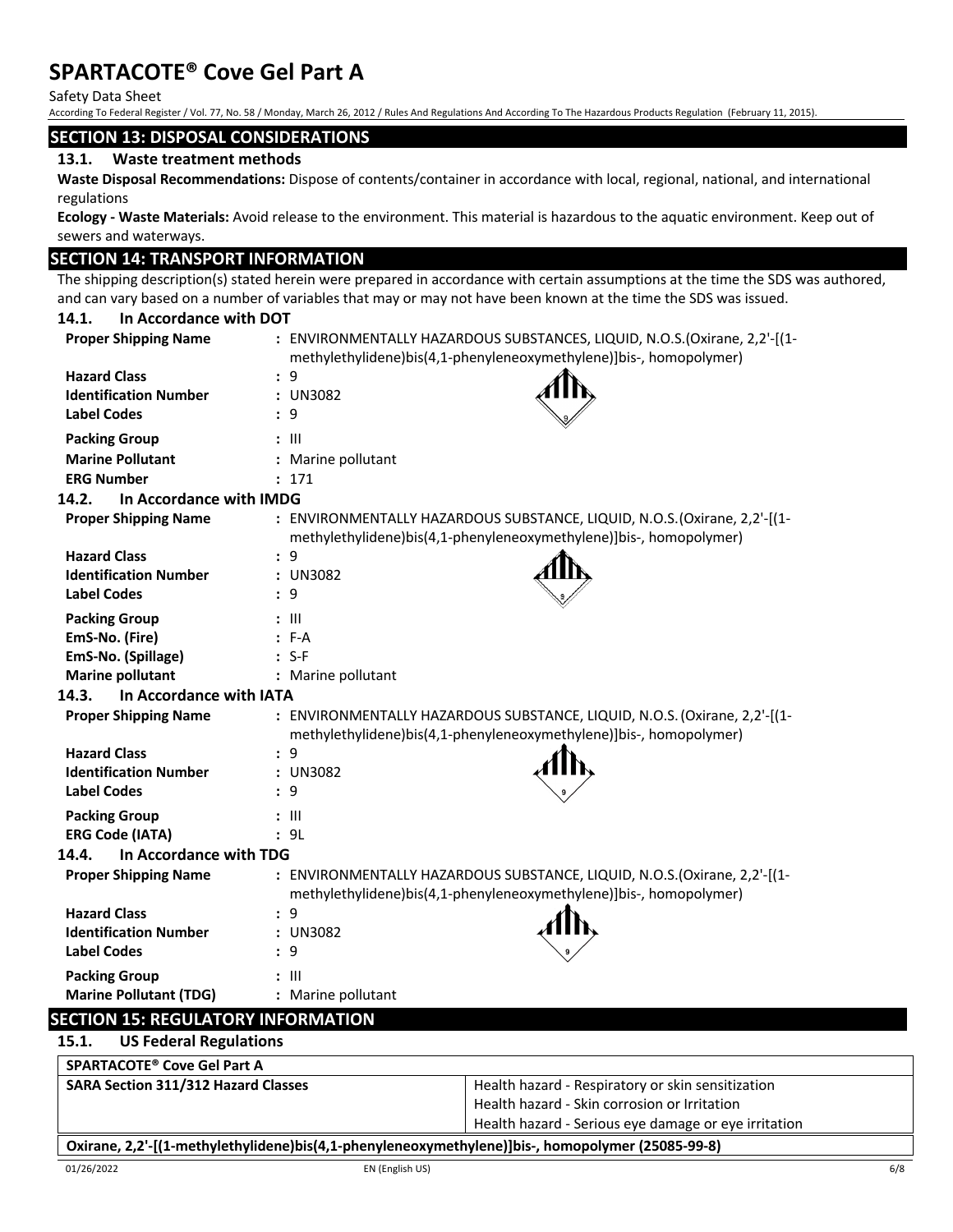Safety Data Sheet

According To Federal Register / Vol. 77, No. 58 / Monday, March 26, 2012 / Rules And Regulations And According To The Hazardous Products Regulation (February 11, 2015).

| Listed on the United States TSCA (Toxic Substances Control Act) inventory |                                                                   |  |  |
|---------------------------------------------------------------------------|-------------------------------------------------------------------|--|--|
| <b>EPA TSCA Regulatory Flag</b>                                           | XU - XU - indicates a substance exempt from reporting under the   |  |  |
|                                                                           | Chemical Data Reporting Rule, (40 CFR 711).                       |  |  |
| Oxirane, mono[(C12-14-alkyloxy)methyl] derivatives (68609-97-2)           |                                                                   |  |  |
| Listed on the United States TSCA (Toxic Substances Control Act) inventory |                                                                   |  |  |
| <b>EPA TSCA Regulatory Flag</b>                                           | TP - TP - indicates a substance that is the subject of a proposed |  |  |
|                                                                           | Section 4 test rule under TSCA.                                   |  |  |
| Formaldehyde, polymer with 1,3-dimethylbenzene (26139-75-3)               |                                                                   |  |  |
| Listed on the United States TSCA (Toxic Substances Control Act) inventory |                                                                   |  |  |
| <b>EPA TSCA Regulatory Flag</b>                                           | XU - XU - indicates a substance exempt from reporting under the   |  |  |
|                                                                           | Chemical Data Reporting Rule, (40 CFR 711).                       |  |  |
| Glycidoxypropyltrimethoxysilane (2530-83-8)                               |                                                                   |  |  |
| Listed on the United States TSCA (Toxic Substances Control Act) inventory |                                                                   |  |  |
| <b>EPA TSCA Regulatory Flag</b>                                           | TP - TP - indicates a substance that is the subject of a proposed |  |  |
|                                                                           | Section 4 test rule under TSCA.                                   |  |  |

## **15.2. US State Regulations**

Neither this product nor its chemical components appear on any US state lists, or its chemical components are not required to be disclosed

## **15.3. Canadian Regulations**

|                                                       | Oxirane, 2,2'-[(1-methylethylidene)bis(4,1-phenyleneoxymethylene)]bis-, homopolymer (25085-99-8) |                                                                                                                                                                                                           |  |  |  |
|-------------------------------------------------------|--------------------------------------------------------------------------------------------------|-----------------------------------------------------------------------------------------------------------------------------------------------------------------------------------------------------------|--|--|--|
| Listed on the Canadian DSL (Domestic Substances List) |                                                                                                  |                                                                                                                                                                                                           |  |  |  |
|                                                       | Oxirane, mono[(C12-14-alkyloxy)methyl] derivatives (68609-97-2)                                  |                                                                                                                                                                                                           |  |  |  |
| Listed on the Canadian DSL (Domestic Substances List) |                                                                                                  |                                                                                                                                                                                                           |  |  |  |
|                                                       | Formaldehyde, polymer with 1,3-dimethylbenzene (26139-75-3)                                      |                                                                                                                                                                                                           |  |  |  |
| Listed on the Canadian DSL (Domestic Substances List) |                                                                                                  |                                                                                                                                                                                                           |  |  |  |
| Glycidoxypropyltrimethoxysilane (2530-83-8)           |                                                                                                  |                                                                                                                                                                                                           |  |  |  |
| Listed on the Canadian DSL (Domestic Substances List) |                                                                                                  |                                                                                                                                                                                                           |  |  |  |
|                                                       | SECTION 16: OTHER INFORMATION, INCLUDING DATE OF PREPARATION OR LAST REVISION                    |                                                                                                                                                                                                           |  |  |  |
|                                                       | Date of Preparation or Latest<br><b>Revision</b>                                                 | : 01/26/2022                                                                                                                                                                                              |  |  |  |
|                                                       | <b>Other Information</b>                                                                         | : This document has been prepared in accordance with the SDS requirements of the OSHA<br>Hazard Communication Standard 29 CFR 1910.1200 and Canada's Hazardous Products<br>Regulations (HPR) SOR/2015-17. |  |  |  |

#### **GHS Full Text Phrases:**

| Aquatic Acute 2          | Hazardous to the aquatic environment - Acute Hazard Category 2   |
|--------------------------|------------------------------------------------------------------|
| Aquatic Acute 3          | Hazardous to the aquatic environment - Acute Hazard Category 3   |
| <b>Aquatic Chronic 2</b> | Hazardous to the aquatic environment - Chronic Hazard Category 2 |
| Eye Dam. 1               | Serious eye damage/eye irritation Category 1                     |
| Eye Irrit. 2             | Serious eye damage/eye irritation Category 2                     |
| Eye Irrit. 2A            | Serious eye damage/eye irritation Category 2A                    |
| Skin Irrit. 2            | Skin corrosion/irritation Category 2                             |
| Skin Sens. 1             | Skin sensitization, Category 1                                   |
| H315                     | Causes skin irritation                                           |
| H317                     | May cause an allergic skin reaction                              |
| H318                     | Causes serious eye damage                                        |
| H319                     | Causes serious eye irritation                                    |
| H401                     | Toxic to aquatic life                                            |
| H402                     | Harmful to aquatic life                                          |